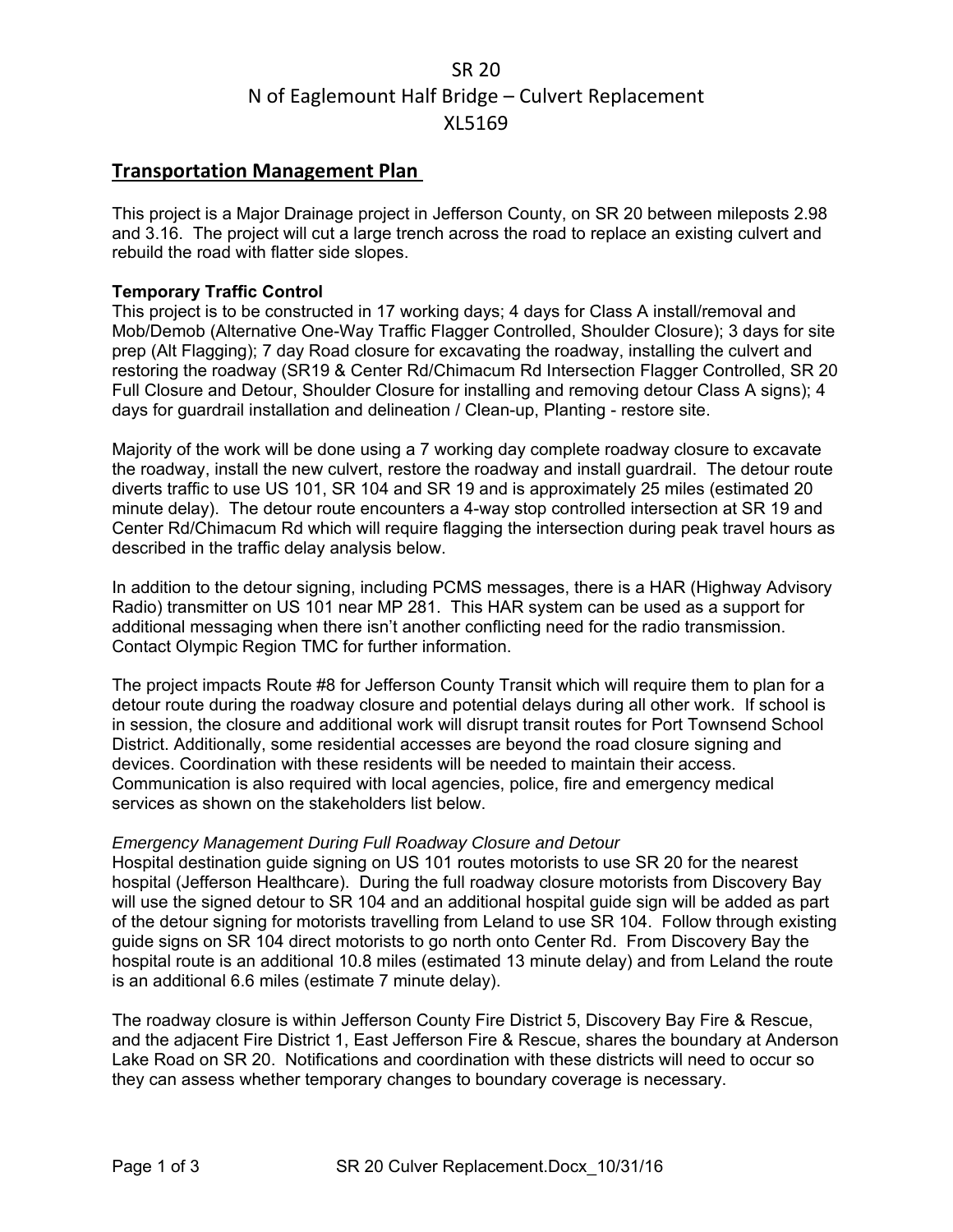# SR 20 N of Eaglemount Half Bridge – Culvert Replacement XL5169

Informational guide signing along US 101 for tsunami evacuation route directs traffic to turn onto SR 20, but there is no additional permanent signing along SR 20. Jefferson County Emergency Management director Bob Hamlin indicated that the intent for directing motorist to SR 20 is to route them inland and to higher ground. During the full roadway closure, the road closure devices will occur after the intersection of Eaglemount Road; Mr. Hamlin approved Eaglemount Road as a viable route in the event of a disaster or tsunami warning.

### **Traffic Delay Analysis**

The traffic delays during flagging operations and the full roadway closure will impact recreational motorists who are heading to sailings on the Port Townsend / Coupeville Ferry. Peak travel for this ferry route occurs between the months of June and September. Early coordination with WSDOT Ferries division will allow them to broadcast notices on their website and through their reservation notifications to alert motorists of the delays, roadway closure and detour route.

### *Alternating One-Way Traffic Flagger Controlled (SR 20)*

Allowed Work hours for lane restrictions were evaluated based on available tube counts from April 2015. Copies of the counts are in the file. Work hours provided in Special Provision 1- 07.23(1) were determined per the Design Manual Chapter 1010.07(2) Exhibit 1010-1 general lane closures work zone capacity. The roadway type of SR 20 is Two-Lane Rural Highway and therefore the work zone capacity was determined to be 400 VPHPL (Vehicles Per Hour Per Lane); for alternating one-way traffic control the capacity is determined to be 800 VPH (Vehicles Per Hour) Total. Using this criterion will result in little to no additional delays to the traveling public during alternating one-way traffic.

#### *Full Roadway Closure and Detour*

The full roadway closure will result in traffic impacts including an estimated 20 minute delay to the traveling public, increase fuel consumption and vehicle operating costs, pollution and other inconveniences. Delayed opening of SR 20 following the full roadway closure will result in traffic impacts; there will be liquidated damages to penalize the contractor if the roadway is not opened by the specified time.

Traffic counts for SR 20 (March 2015), SR 19 (April 2015) and Jefferson County's counts for Center Rd and Chimacum Rd (May 2016) with seasonal correction factors were evaluated at the 4-way stop controlled intersection and delays are expected for all directions for the hours of 7:00AM to 6:00PM daily according to signal warrant calculations. Copies of these traffic counts and signal warrants calculations are in the file. It's likely some of the local motorists will use West Valley Rd or SR 116 as alternative routes, potentially reducing the need for flaggers during periods of the day. A queue of less than 7 vehicles in any direction for a minimum 15 minutes can be used to determine if flagging can be omitted during non-peak periods of the day. Flagging the intersection during peak travel hours will reduce additional impacts to the travelling public during the complete roadway closure and detour. An alternative plan considered a portable temporary traffic signal system with a four phase option. Upon further investigation this option was ruled out due to the complexity of the system to accommodate pedestrian and vehicular movements, we concluded flagging the intersection during peak travel hours is more economical and straightforward.